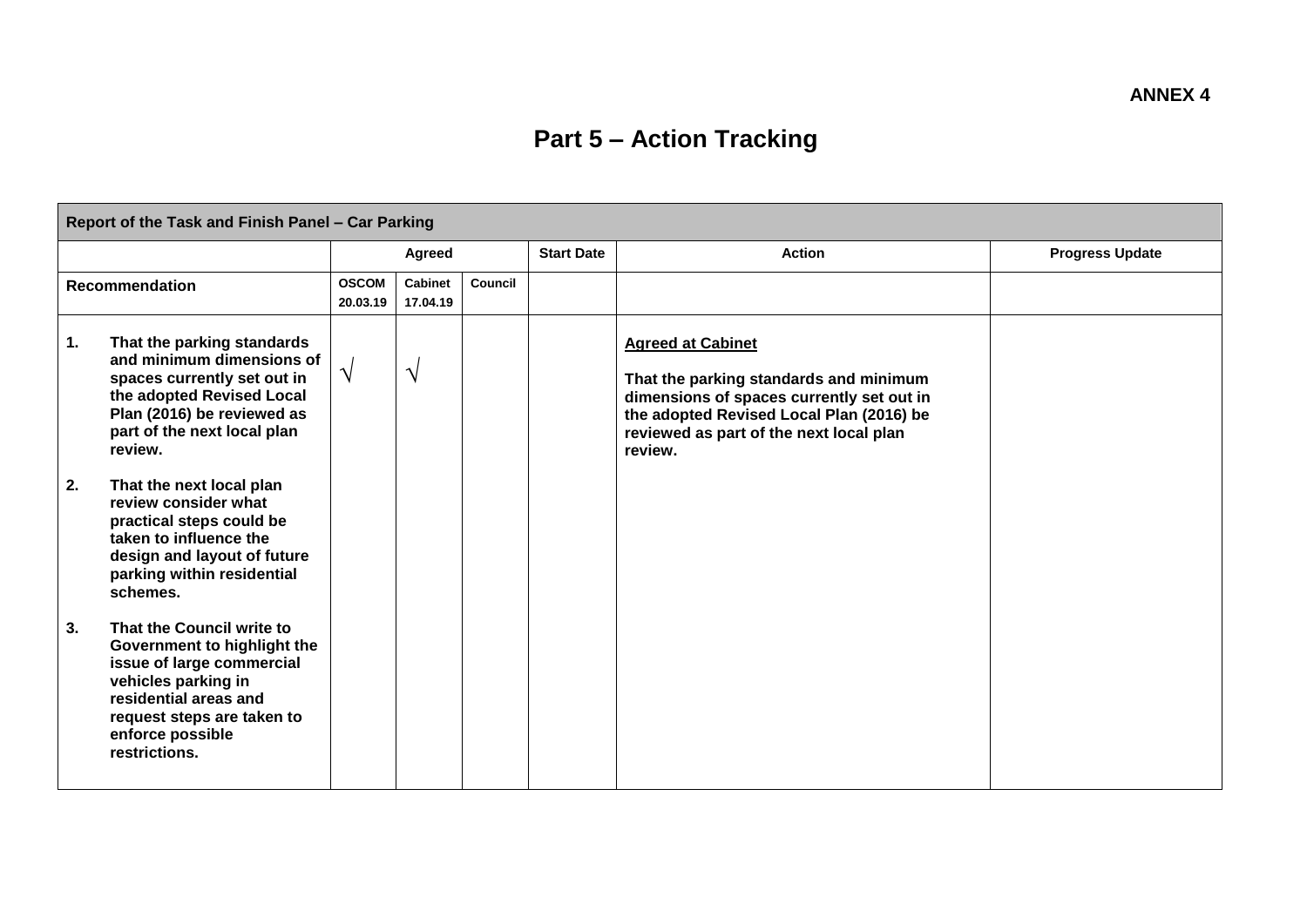| <b>Review of Town Centres</b>                                                                                                                                                                                                                                                                                                                                                                                                                                                                                                                                                                                                                                                                                                                                                                                                                                                                        |                          |                    |                   |               |                                                                                                                                                                                                                                                                                                                                                                                                                                                                                                                                                                                                                                                                                                                                                                                                                                                                                                                                                                                                                                                                                                                                                                                                                                                                        |  |  |  |  |
|------------------------------------------------------------------------------------------------------------------------------------------------------------------------------------------------------------------------------------------------------------------------------------------------------------------------------------------------------------------------------------------------------------------------------------------------------------------------------------------------------------------------------------------------------------------------------------------------------------------------------------------------------------------------------------------------------------------------------------------------------------------------------------------------------------------------------------------------------------------------------------------------------|--------------------------|--------------------|-------------------|---------------|------------------------------------------------------------------------------------------------------------------------------------------------------------------------------------------------------------------------------------------------------------------------------------------------------------------------------------------------------------------------------------------------------------------------------------------------------------------------------------------------------------------------------------------------------------------------------------------------------------------------------------------------------------------------------------------------------------------------------------------------------------------------------------------------------------------------------------------------------------------------------------------------------------------------------------------------------------------------------------------------------------------------------------------------------------------------------------------------------------------------------------------------------------------------------------------------------------------------------------------------------------------------|--|--|--|--|
|                                                                                                                                                                                                                                                                                                                                                                                                                                                                                                                                                                                                                                                                                                                                                                                                                                                                                                      | Agreed                   |                    | <b>Start Date</b> | <b>Action</b> | <b>Progress Update</b>                                                                                                                                                                                                                                                                                                                                                                                                                                                                                                                                                                                                                                                                                                                                                                                                                                                                                                                                                                                                                                                                                                                                                                                                                                                 |  |  |  |  |
| <b>Recommendation</b>                                                                                                                                                                                                                                                                                                                                                                                                                                                                                                                                                                                                                                                                                                                                                                                                                                                                                | <b>OSCOM</b><br>24.04.19 | Cabinet<br>20.5.19 | Council           |               |                                                                                                                                                                                                                                                                                                                                                                                                                                                                                                                                                                                                                                                                                                                                                                                                                                                                                                                                                                                                                                                                                                                                                                                                                                                                        |  |  |  |  |
| That the Council continued to<br>support Andover and Romsey<br>town centre through the measures<br>identified in the Corporate Plan<br>2019 - 2023 (2019), the Revised<br>Local Plan (2016) and the<br><b>Economic Development Strategy</b><br>(2017); and<br>That the Head of Planning &<br>1.<br><b>Building and the Head of</b><br><b>Planning Policy investigate</b><br>the application of Policy LE12<br>and Policy LE13 of the<br>adopted Revised Local Plan<br>(2016);<br>That the Head of Planning &<br>2.<br><b>Building and the Head of</b><br><b>Planning Policy investigate</b><br>what measures could be<br>introduced to help facilitate<br>planning advice to those<br>businesses whose premises<br>are within the Borough's town<br>centres;<br>That the Council continued to<br>3 <sub>1</sub><br>explore opportunities to<br>secure funds to deliver public<br>realm improvements; | $\sqrt{ }$               | $\sqrt{ }$         |                   |               | <b>Agreed at Cabinet</b><br>That the Council continues to support Andover<br>and Romsey town centre through the measures<br>identified in the Corporate Plan 2019 - 2023<br>(2019), the Revised Local Plan (2016) and the<br>Economic Development Strategy (2017); and<br>That the Head of Planning & Building and<br>1.<br>the Head of Planning Policy investigate the<br>application of Policy LE12 and Policy LE13<br>of the adopted Revised Local Plan (2016);<br>That the Head of Planning & Building and<br>2.<br>the Head of Planning Policy investigate<br>what measures could be introduced to help<br>facilitate planning advice to those<br>businesses whose premises are within<br>Andover and Romsey town centre;<br>That the Council continues to explore<br>3.<br>opportunities to secure funds to deliver<br>public realm improvements;<br>That the merits of a potential Romsey<br>4.<br><b>Business Improvement District be explored</b><br>in the future, once the experience of<br>Andover's BID, as well as other BIDs, have<br>been fully considered;<br>5.<br>That the Council investigate ways to<br>support existing town centre businesses;<br>6.<br>That the merits of producing a town centre<br>prospectus for each town be explored; and |  |  |  |  |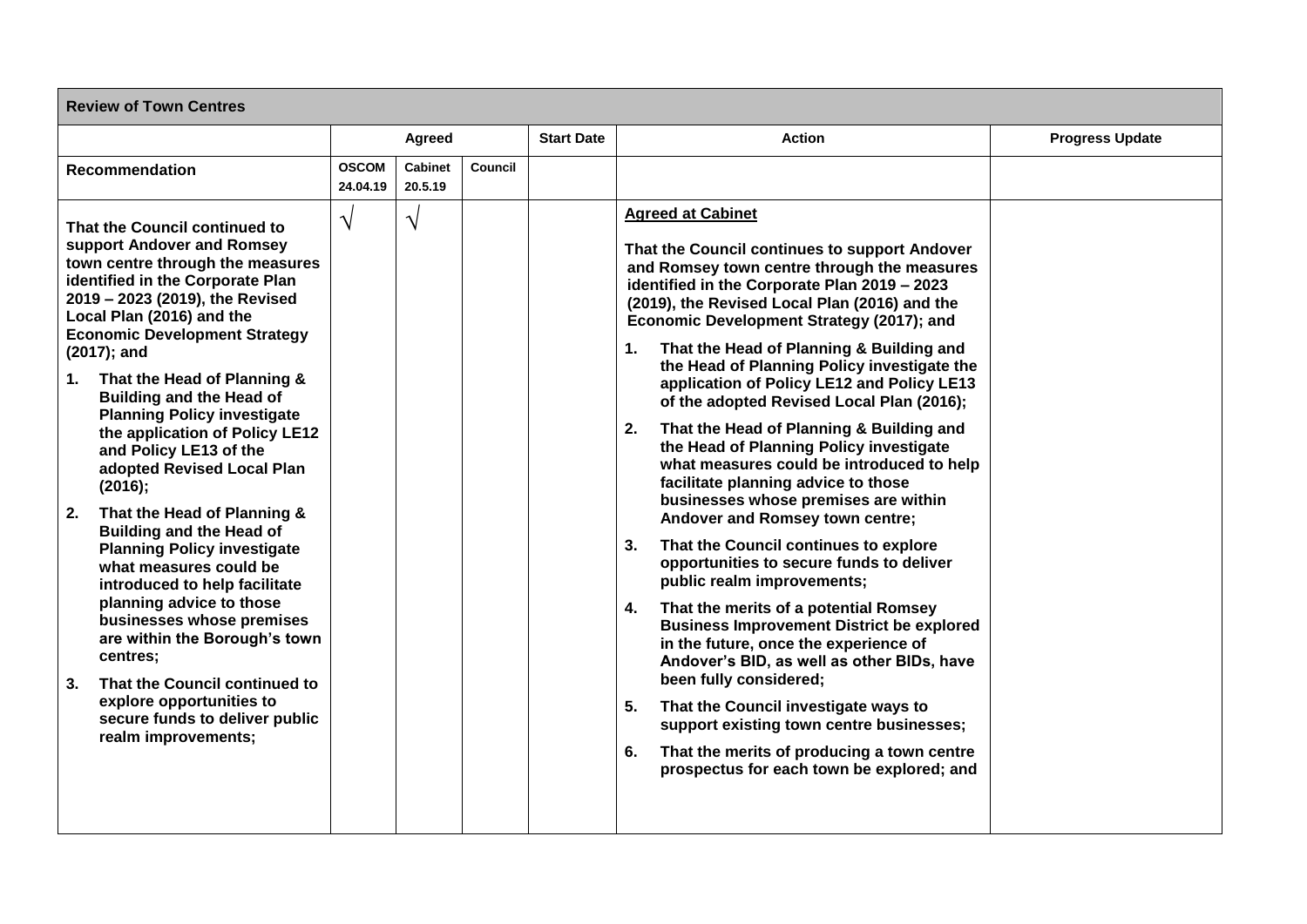| 4. | That the merits of a potential<br><b>Romsey Business</b><br><b>Improvement District be</b><br>explored in the future, once<br>the experience of Andover's<br>BID, as well as other BIDs,<br>have been fully considered; |  |  | 7. | To put in place measures to allow<br>shoppers and visitors to provide ongoing<br>feedback of their experience. |  |
|----|-------------------------------------------------------------------------------------------------------------------------------------------------------------------------------------------------------------------------|--|--|----|----------------------------------------------------------------------------------------------------------------|--|
| 5. | That the Council continued to<br>investigate new ways to<br>support existing town centre<br>businesses;                                                                                                                 |  |  |    |                                                                                                                |  |
| 6. | That the merits of producing<br>a town centre prospectus for<br>each town be explored; and                                                                                                                              |  |  |    |                                                                                                                |  |
| 7. | To put in place measures to<br>allow shoppers and visitors<br>to provide ongoing feedback<br>of their experience.                                                                                                       |  |  |    |                                                                                                                |  |

| <b>Disability Review</b>                                                                                                                           |               |  |  |                                                                                                                                                                                                                                                                                                                                                                                                                                                                                                                  |               |                        |  |  |  |
|----------------------------------------------------------------------------------------------------------------------------------------------------|---------------|--|--|------------------------------------------------------------------------------------------------------------------------------------------------------------------------------------------------------------------------------------------------------------------------------------------------------------------------------------------------------------------------------------------------------------------------------------------------------------------------------------------------------------------|---------------|------------------------|--|--|--|
|                                                                                                                                                    | Agreed        |  |  | <b>Start Date</b>                                                                                                                                                                                                                                                                                                                                                                                                                                                                                                | <b>Action</b> | <b>Progress Update</b> |  |  |  |
| <b>OSCOM</b><br><b>Cabinet</b><br>Council<br><b>Recommendation</b><br>24.4.19<br>20.5.19                                                           |               |  |  |                                                                                                                                                                                                                                                                                                                                                                                                                                                                                                                  |               |                        |  |  |  |
| That Cabinet adopt the approach<br>contained within the report as a<br>way of working when reviewing<br>equality issues with a range of<br>groups. | $\mathcal{N}$ |  |  | <b>Agreed at Cabinet</b><br>That Cabinet adopts the approach contained<br>within the report as a way of working when<br>reviewing equality issues with a range of<br>groups, and in particular;<br>That the Leader of the Council, as<br>(a)<br><b>Chairman of the Test Valley Strategic</b><br>Partnership, works with the Partnership<br>to hold an annual disability focus group.<br>This will enable public and voluntary<br>sector partners to hear the views of<br>people with disabilities on key issues. | Ongoing       |                        |  |  |  |